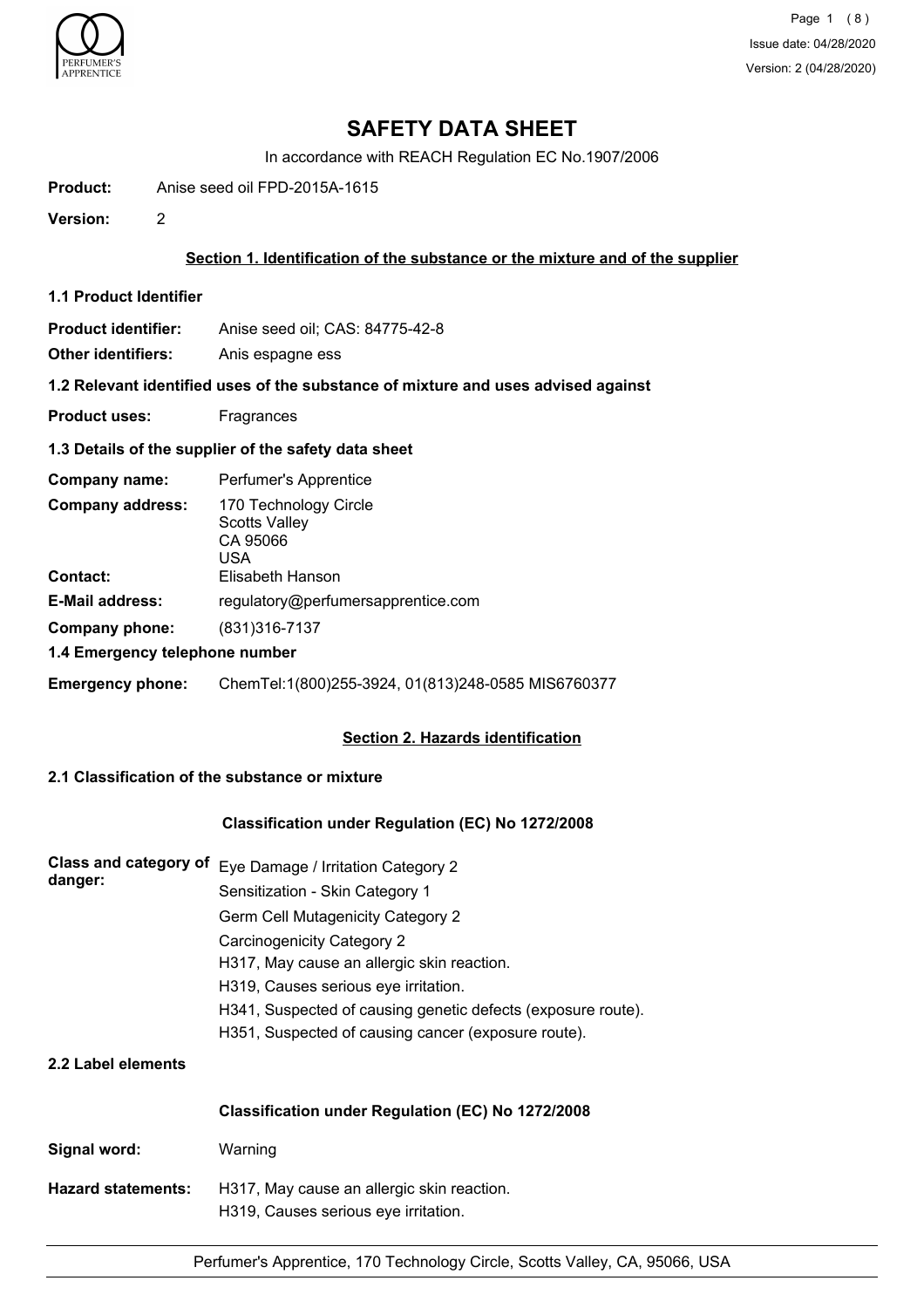

Page 2 (8) Issue date: 04/28/2020 Version: 2 (04/28/2020)

## **SAFETY DATA SHEET**

In accordance with REACH Regulation EC No.1907/2006

| Product:                     | Anise seed oil FPD-2015A-1615                                                                                                                                                                                         |  |  |
|------------------------------|-----------------------------------------------------------------------------------------------------------------------------------------------------------------------------------------------------------------------|--|--|
| Version:                     | $\overline{2}$                                                                                                                                                                                                        |  |  |
|                              | H341, Suspected of causing genetic defects (exposure route).                                                                                                                                                          |  |  |
|                              | H351, Suspected of causing cancer (exposure route).                                                                                                                                                                   |  |  |
| M factor:                    | None                                                                                                                                                                                                                  |  |  |
| Supplemental<br>Information: | None                                                                                                                                                                                                                  |  |  |
| <b>Precautionary</b>         | P202, Do not handle until all safety precautions have been read and understood.                                                                                                                                       |  |  |
| statements:                  | P261, Avoid breathing vapour or dust.                                                                                                                                                                                 |  |  |
|                              | P264, Wash hands and other contacted skin thoroughly after handling.                                                                                                                                                  |  |  |
|                              | P272, Contaminated work clothing should not be allowed out of the workplace.                                                                                                                                          |  |  |
|                              | P280, Wear protective gloves/eye protection/face protection.                                                                                                                                                          |  |  |
|                              | P302/352, IF ON SKIN: Wash with plenty of soap and water.                                                                                                                                                             |  |  |
|                              | P305/351/338, IF IN EYES: Rinse cautiously with water for several minutes. Remove contact<br>lenses, if present and easy to do. Continue rinsing.<br>P308/313, IF exposed or concerned: Get medical advice/attention. |  |  |
|                              | P333/313, If skin irritation or rash occurs: Get medical advice/attention.                                                                                                                                            |  |  |
|                              | P337/313, If eye irritation persists: Get medical advice/attention.                                                                                                                                                   |  |  |
|                              | P363, Wash contaminated clothing before reuse.                                                                                                                                                                        |  |  |
|                              | P405, Store locked up.                                                                                                                                                                                                |  |  |
|                              | P501, Dispose of contents/container to approved disposal site, in accordance with local<br>regulations.                                                                                                               |  |  |
|                              |                                                                                                                                                                                                                       |  |  |



**Other hazards:** None

## **Section 3. Composition / information on ingredients**

## **3.1 Substances**

**Product identifier:** Anise seed oil; CAS: 84775-42-8

## **Contains:**

| <b>Name</b>     | CAS       | <b>EC</b> | <b>REACH Registration</b><br>No. | $\%$   | <b>Classification for</b><br>(CLP) 1272/2008                                |
|-----------------|-----------|-----------|----------------------------------|--------|-----------------------------------------------------------------------------|
| Itrans-Anethole | 4180-23-8 | 224-052-0 |                                  | 94.00% | Skin Sens. 1B;H317,-                                                        |
| Estragole       | 140-67-0  | 205-427-8 |                                  | 2.00%  | Acute Tox. 4-Skin<br>Sens. 1B-Muta. 2-Carc.<br>2:H302-H317-H341-<br>IH351.- |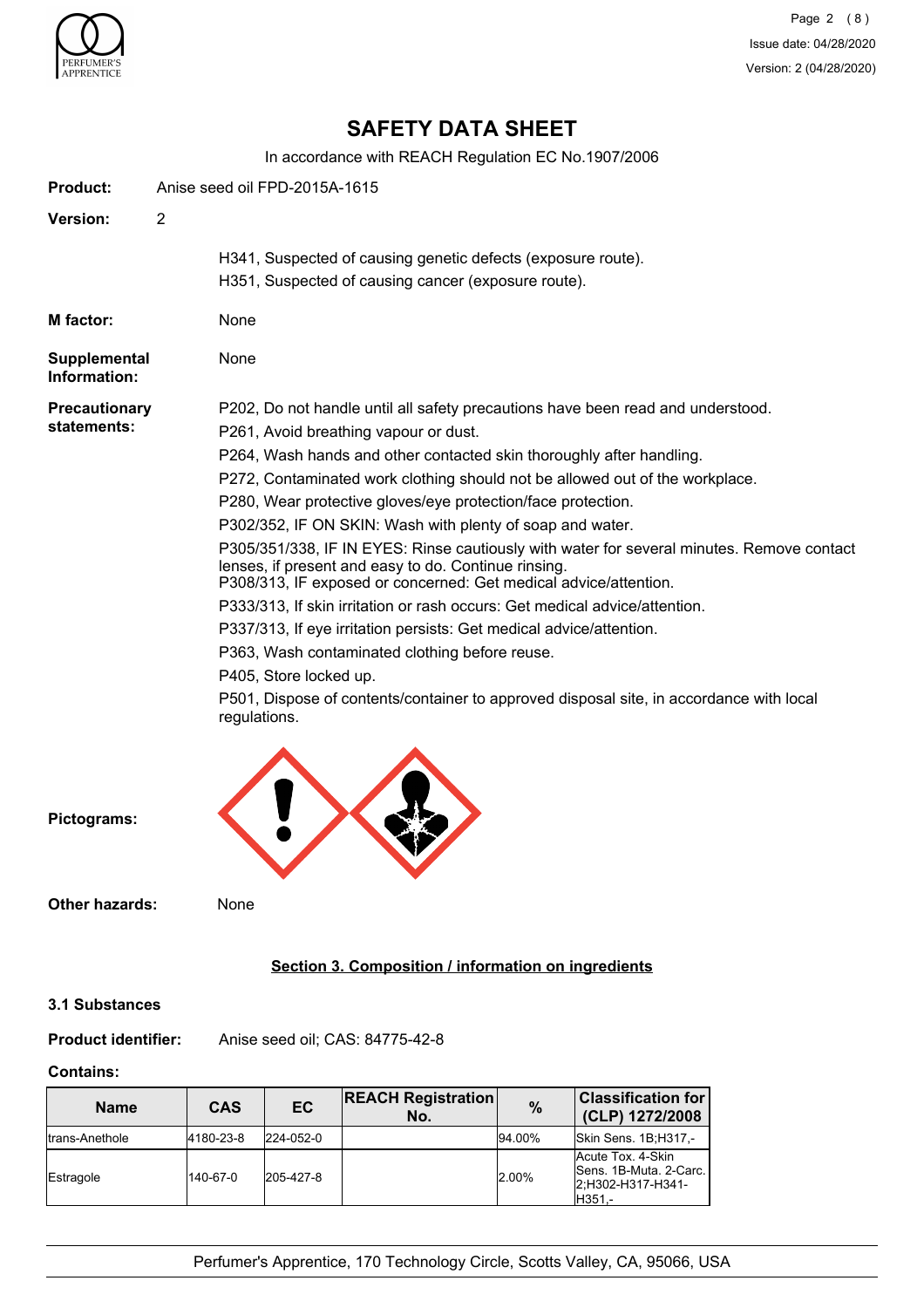

Page 3 (8) Issue date: 04/28/2020 Version: 2 (04/28/2020)

# **SAFETY DATA SHEET**

In accordance with REACH Regulation EC No.1907/2006

**Product:** Anise seed oil FPD-2015A-1615

#### **Version:** 2

| ld-Limonene | 5989-27-5 | 227-813-5 |  | 0.10% | Flam. Lig. 3-Skin Irrit.<br>2-Skin Sens. 1B-Asp.<br>Tox 1-Aquatic Acute 1-<br>Aquatic Chronic 1:<br>H226-H304-H315-<br>H317-H410.- |
|-------------|-----------|-----------|--|-------|------------------------------------------------------------------------------------------------------------------------------------|
|-------------|-----------|-----------|--|-------|------------------------------------------------------------------------------------------------------------------------------------|

## **Section 4. First-aid measures**

## **4.1 Description of first aid measures**

IF ON SKIN: Wash with plenty of soap and water.

IF IN EYES: Rinse cautiously with water for several minutes. Remove contact lenses, if present and easy to do. Continue rinsing.

IF exposed or concerned: Get medical advice/attention.

## **4.2 Most important symptoms and effects, both acute and delayed**

May cause an allergic skin reaction.

Causes serious eye irritation.

Suspected of causing genetic defects (exposure route).

Suspected of causing cancer (exposure route).

## **4.3 Indication of any immediate medical attention and special treatment needed**

None expected, see Section 4.1 for further information.

## **SECTION 5: Firefighting measures**

## **5.1 Extinguishing media**

Suitable media: Carbon dioxide, Dry chemical, Foam.

## **5.2 Special hazards arising from the substance or mixture**

In case of fire, may be liberated: Carbon monoxide, Unidentified organic compounds.

## **5.3 Advice for fire fighters:**

In case of insufficient ventilation, wear suitable respiratory equipment.

## **Section 6. Accidental release measures**

## **6.1 Personal precautions, protective equipment and emergency procedures:**

Avoid inhalation. Avoid contact with skin and eyes. See protective measures under Section 7 and 8.

## **6.2 Environmental precautions:**

Keep away from drains, surface and ground water, and soil.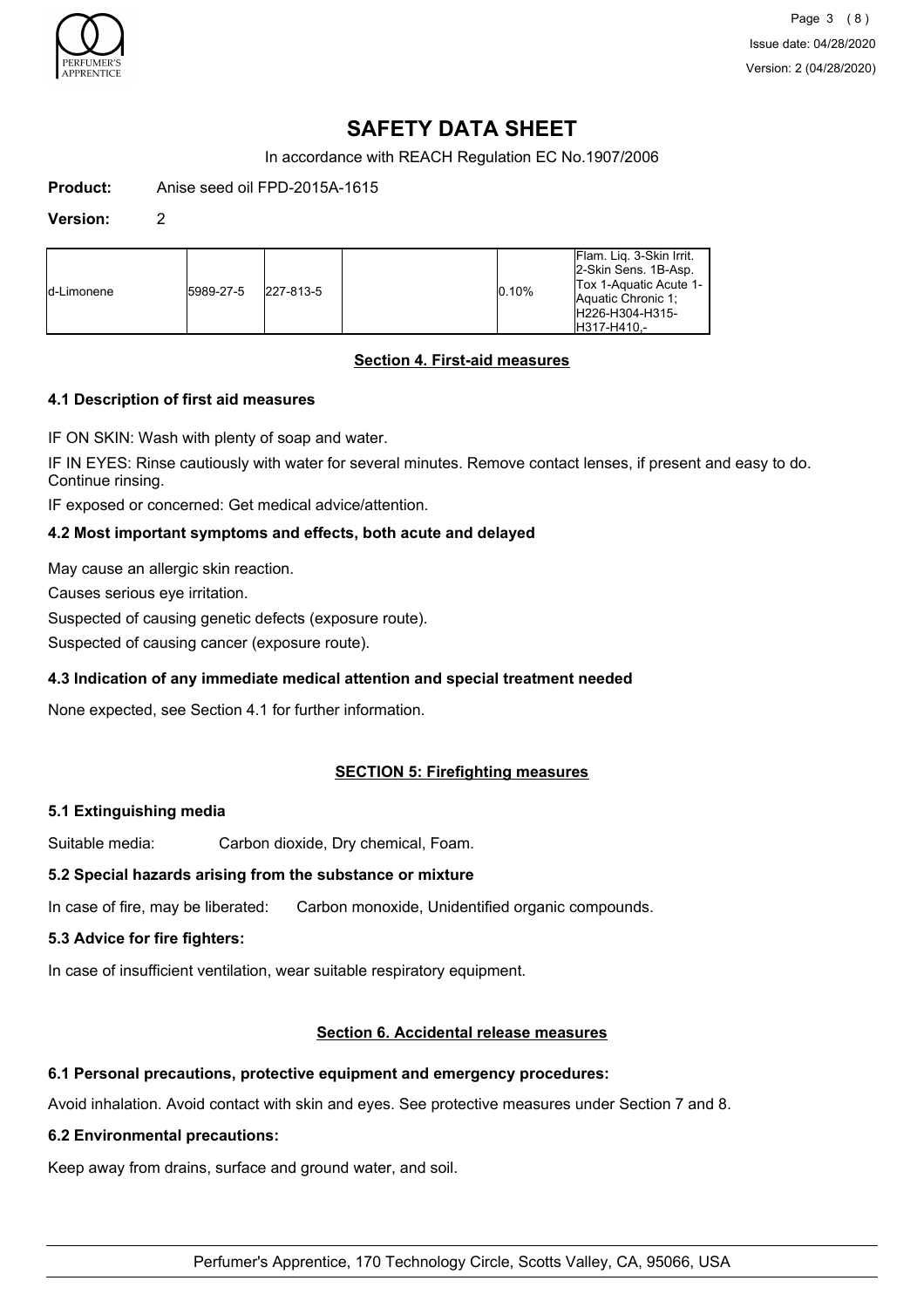

Page 4 (8) Issue date: 04/28/2020 Version: 2 (04/28/2020)

## **SAFETY DATA SHEET**

In accordance with REACH Regulation EC No.1907/2006

**Product:** Anise seed oil FPD-2015A-1615

**Version:** 2

#### **6.3 Methods and material for containment and cleaning up:**

Remove ignition sources. Provide adequate ventilation. Avoid excessive inhalation of vapours. Contain spillage immediately by use of sand or inert powder. Dispose of according to local regulations.

### **6.4 Reference to other sections:**

Also refer to sections 8 and 13.

### **Section 7. Handling and storage**

#### **7.1 Precautions for safe handling:**

Keep away from heat, sparks, open flames and hot surfaces. - No smoking. Use personal protective equipment as required. Use in accordance with good manufacturing and industrial hygiene practices. Use in areas with adequate ventilation Do not eat, drink or smoke when using this product.

#### **7.2 Conditions for safe storage, including any incompatibilities:**

Store in a well-ventilated place. Keep container tightly closed. Keep cool. Ground/bond container and receiving equipment. Use explosion-proof electrical, ventilating and lighting equipment. Use only non-sparking tools. Take precautionary measures against static discharge.

#### **7.3 Specific end use(s):**

Fragrances: Use in accordance with good manufacturing and industrial hygiene practices.

#### **Section 8. Exposure controls/personal protection**

#### **8.1 Control parameters**

Workplace exposure limits: Not Applicable

#### **8.2 Exposure Controls**

#### **Eye / Skin Protection**

Wear protective gloves/eye protection/face protection

#### **Respiratory Protection**

Under normal conditions of use and where adequate ventilation is available to prevent build up of excessive vapour, this material should not require special engineering controls. However, in conditions of high or prolonged use, or high temperature or other conditions which increase exposure, the following engineering controls can be used to minimise exposure to personnel: a) Increase ventilation of the area with local exhaust ventilation. b) Personnel can use an approved, appropriately fitted respirator with organic vapour cartridge or canisters and particulate filters. c) Use closed systems for transferring and processing this material.

Also refer to Sections 2 and 7.

#### **Section 9. Physical and chemical properties**

#### **9.1 Information on basic physical and chemical properties**

Appearance: Not determined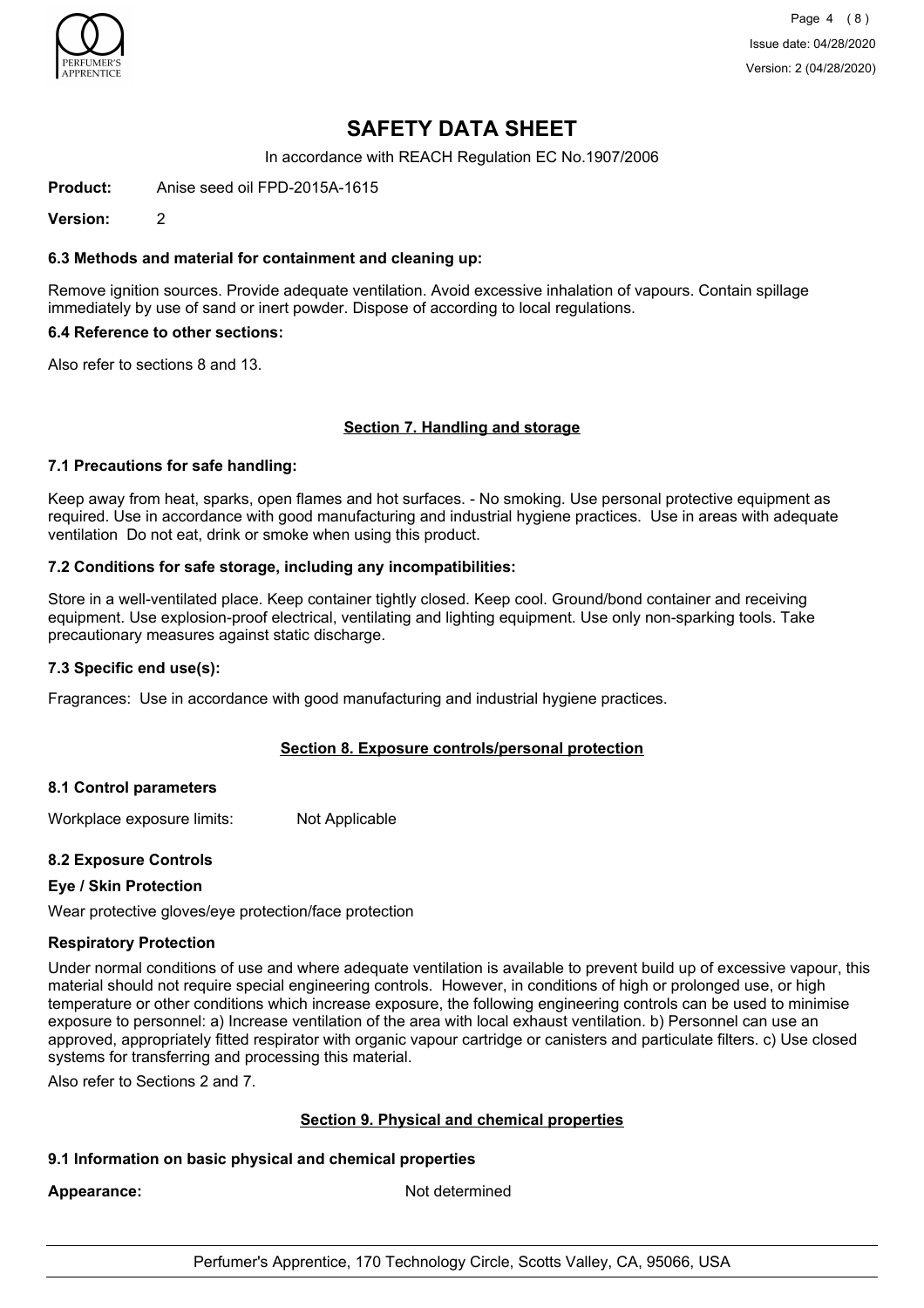

Page 5 (8) Issue date: 04/28/2020 Version: 2 (04/28/2020)

# **SAFETY DATA SHEET**

In accordance with REACH Regulation EC No.1907/2006

**Product:** Anise seed oil FPD-2015A-1615

**Version:** 2

**Odour:** Not determined **Odour threshold:** Not determined **pH:** Not determined **Melting point / freezing point:** Not determined **Initial boiling point / range:** Not determined **Flash point:** > 93 °C **Evaporation rate:** Not determined **Flammability (solid, gas):** Not determined **Upper/lower flammability or explosive limits:** Product does not present an explosion hazard **Vapour pressure:** Not determined **Vapour density:** Not determined **Relative density:** Not determined **Solubility(ies):** Not determined **Partition coefficient: n-octanol/water:** Not determined Auto-ignition temperature: Not determined **Decomposition temperature:** Not determined **Viscosity:** Not determined **Explosive properties:** Not expected **Oxidising properties:** Not expected

#### **9.2 Other information:** None available

## **Section 10. Stability and reactivity**

#### **10.1 Reactivity:**

Presents no significant reactivity hazard, by itself or in contact with water.

#### **10.2 Chemical stability:**

Good stability under normal storage conditions.

#### **10.3 Possibility of hazardous reactions:**

Not expected under normal conditions of use.

## **10.4 Conditions to avoid:**

Avoid extreme heat.

### **10.5 Incompatible materials:**

Avoid contact with strong acids, alkalis or oxidising agents.

## **10.6 Hazardous decomposition products:**

Not expected.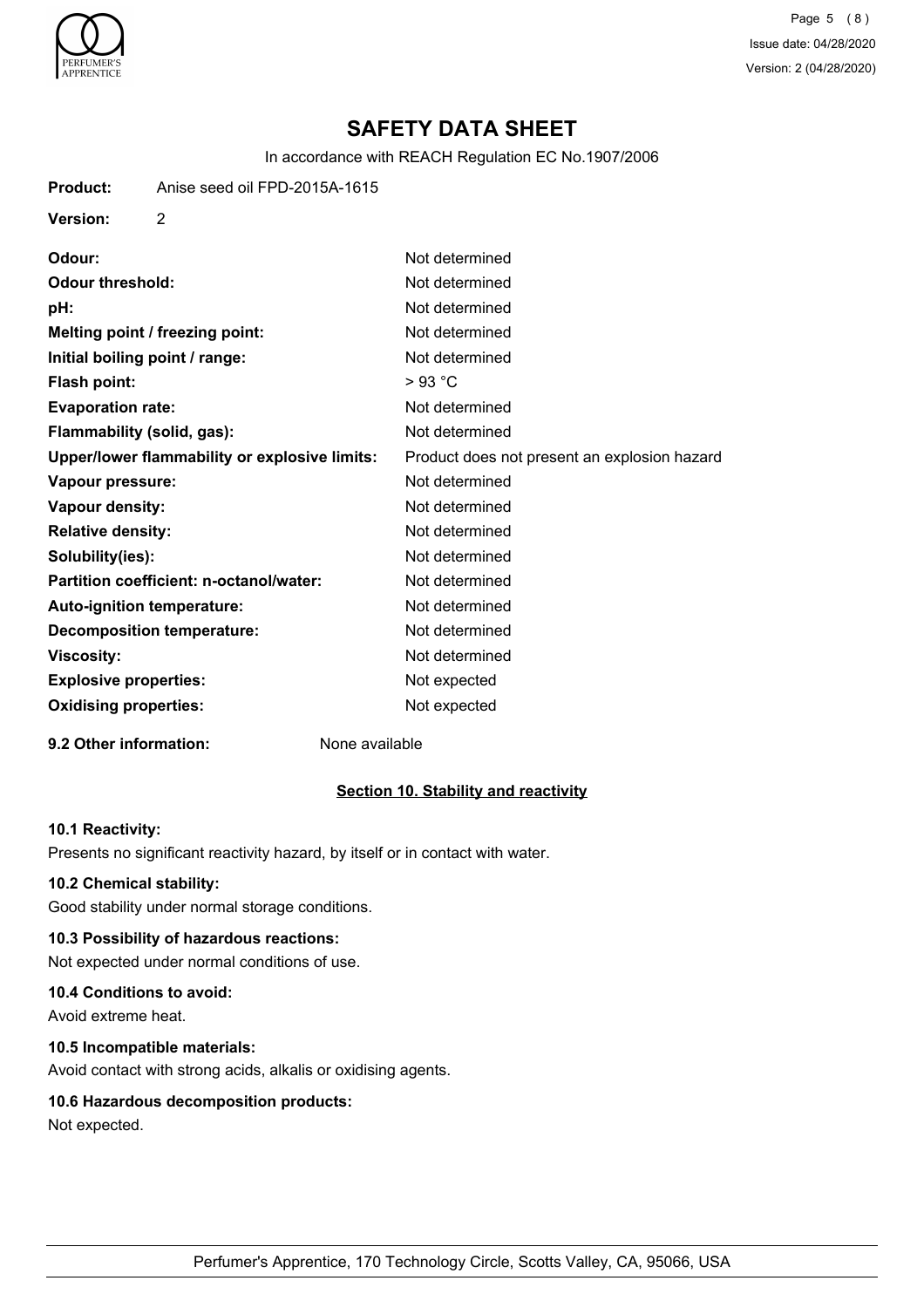

Page 6 (8) Issue date: 04/28/2020 Version: 2 (04/28/2020)

# **SAFETY DATA SHEET**

In accordance with REACH Regulation EC No.1907/2006

**Product:** Anise seed oil FPD-2015A-1615

**Version:** 2

## **Section 11. Toxicological information**

### **11.1 Information on toxicological effects**

| <b>Acute Toxicity:</b>                    | Based on available data the classification criteria are not met. |
|-------------------------------------------|------------------------------------------------------------------|
| <b>Acute Toxicity Oral</b>                | 2200                                                             |
| <b>Acute Toxicity Dermal</b>              | Not Applicable                                                   |
| <b>Acute Toxicity Inhalation</b>          | Not Available                                                    |
| <b>Skin corrosion/irritation:</b>         | Based on available data the classification criteria are not met. |
| Serious eye damage/irritation:            | Eye Damage / Irritation Category 2                               |
| <b>Respiratory or skin sensitisation:</b> | Sensitization - Skin Category 1                                  |
| Germ cell mutagenicity:                   | Germ Cell Mutagenicity Category 2                                |
| <b>Carcinogenicity:</b>                   | Carcinogenicity Category 2                                       |
| <b>Reproductive toxicity:</b>             | Based on available data the classification criteria are not met. |
| <b>STOT-single exposure:</b>              | Based on available data the classification criteria are not met. |
| <b>STOT-repeated exposure:</b>            | Based on available data the classification criteria are not met. |
| <b>Aspiration hazard:</b>                 | Based on available data the classification criteria are not met. |

#### **Information about hazardous ingredients in the mixture**

| Ingredient | <b>CAS</b> | EC                | LD50/ATE Oral | LD50/ATE<br>Dermal | LC50/ATE<br><b>Inhalation</b> | <b>LC50</b><br>Route     |
|------------|------------|-------------------|---------------|--------------------|-------------------------------|--------------------------|
| Estragole  | 140-67-0   | $ 205 - 427 - 8 $ | 1230          | Not available      | Not available                 | <b>Not</b><br>lavailable |

Refer to Sections 2 and 3 for additional information.

## **Section 12. Ecological information**

- **12.1 Toxicity:** Not available **12.2 Persistence and degradability:** Not available
- **12.3 Bioaccumulative potential:** Not available
- **12.4 Mobility in soil:** Not available
- **12.5 Results of PBT and vPvB assessment:**

This substance does not meet the PBT/vPvB criteria of REACH, annex XIII.

**12.6 Other adverse effects:** Not available

## **Section 13. Disposal considerations**

#### **13.1 Waste treatment methods:**

Dispose of in accordance with local regulations. Avoid disposing into drainage systems and into the environment. Empty containers should be taken to an approved waste handling site for recycling or disposal.

## **Section 14. Transport information**

**14.1 UN number:** Not classified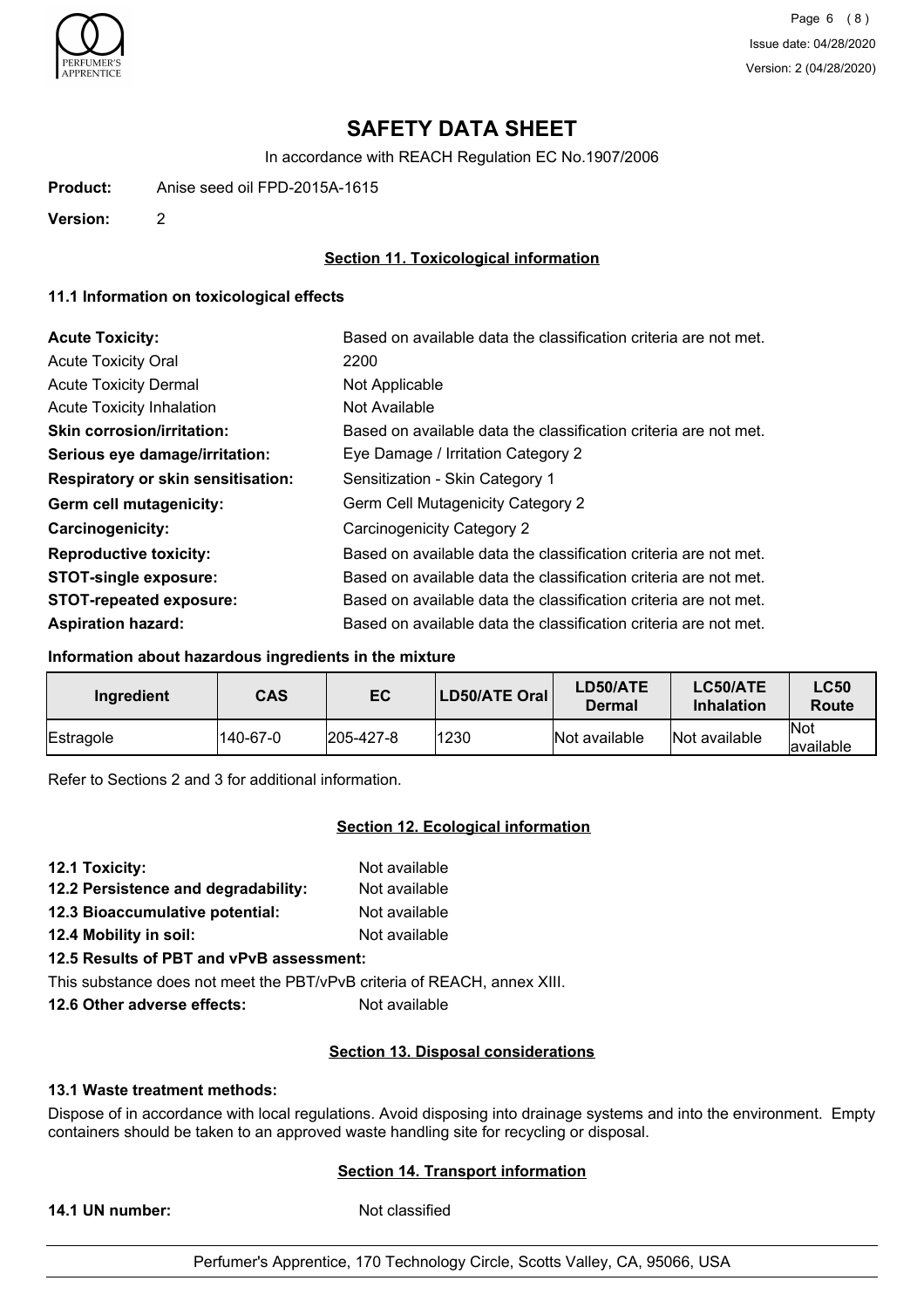

Page 7 (8) Issue date: 04/28/2020 Version: 2 (04/28/2020)

# **SAFETY DATA SHEET**

In accordance with REACH Regulation EC No.1907/2006

| <b>Product:</b>                    | Anise seed oil FPD-2015A-1615          |                                                                                                     |
|------------------------------------|----------------------------------------|-----------------------------------------------------------------------------------------------------|
| <b>Version:</b>                    | 2                                      |                                                                                                     |
|                                    | 14.2 UN Proper Shipping Name:          |                                                                                                     |
|                                    | 14.3 Transport hazard class(es):       | Not classified                                                                                      |
|                                    | <b>Sub Risk:</b>                       | Not classified                                                                                      |
| 14.4. Packing Group:               |                                        | Not classified                                                                                      |
|                                    | <b>14.5 Environmental hazards:</b>     | Not environmentally hazardous for transport                                                         |
| 14.6 Special precautions for user: |                                        | None additional                                                                                     |
|                                    |                                        | 14.7 Transport in bulk according to Annex II of MARPOL73/78 and the IBC Code:                       |
| Not classified                     |                                        |                                                                                                     |
|                                    |                                        | <b>Section 15. Regulatory information</b>                                                           |
|                                    |                                        | 15.1 Safety, health and environmental regulations/legislation specific for the substance or mixture |
| <b>RIFM ID Number:</b>             |                                        | 243-H2.12                                                                                           |
|                                    | <b>15.2 Chemical Safety Assessment</b> |                                                                                                     |
|                                    |                                        | A Chemical Safety Assessment has not been carried out for this product.                             |
|                                    |                                        | <b>Section 16. Other information</b>                                                                |

| <b>Concentration % Limits:</b> | SS 1=1.06% MUT 2=50.00% CAR 2=50.00% |
|--------------------------------|--------------------------------------|
| Total Fractional Values:       | SS 1=94.00 MUT 2=2.00 CAR 2=2.00     |

**Key to revisions:**

Classification under Regulation (EC) No 1272/2008 SECTION 3: Composition/information on ingredients

## **Key to abbreviations:**

| <b>Abbreviation</b> | <b>Meaning</b>                                                     |
|---------------------|--------------------------------------------------------------------|
| Acute Tox, 4        | Acute Toxicity - Oral Category 4                                   |
| Aquatic Acute 1     | Hazardous to the Aquatic Environment - Acute Hazard Category 1     |
| Aquatic Chronic 1   | Hazardous to the Aquatic Environment - Long-term Hazard Category 1 |
| Asp. Tox 1          | <b>Aspiration Hazard Category 1</b>                                |
| Carc. 2             | Carcinogenicity Category 2                                         |
| Flam. Liq. 3        | Flammable Liquid, Hazard Category 3                                |
| H226                | Flammable liquid and vapour.                                       |
| H302                | Harmful if swallowed.                                              |
| H304                | May be fatal if swallowed and enters airways.                      |
| H315                | Causes skin irritation.                                            |
| H317                | May cause an allergic skin reaction.                               |
| H341                | Suspected of causing genetic defects (exposure route).             |
| H351                | Suspected of causing cancer (exposure route).                      |
| H410                | Very toxic to aquatic life with long lasting effects.              |
| Muta. 2             | Germ Cell Mutagenicity Category 2                                  |